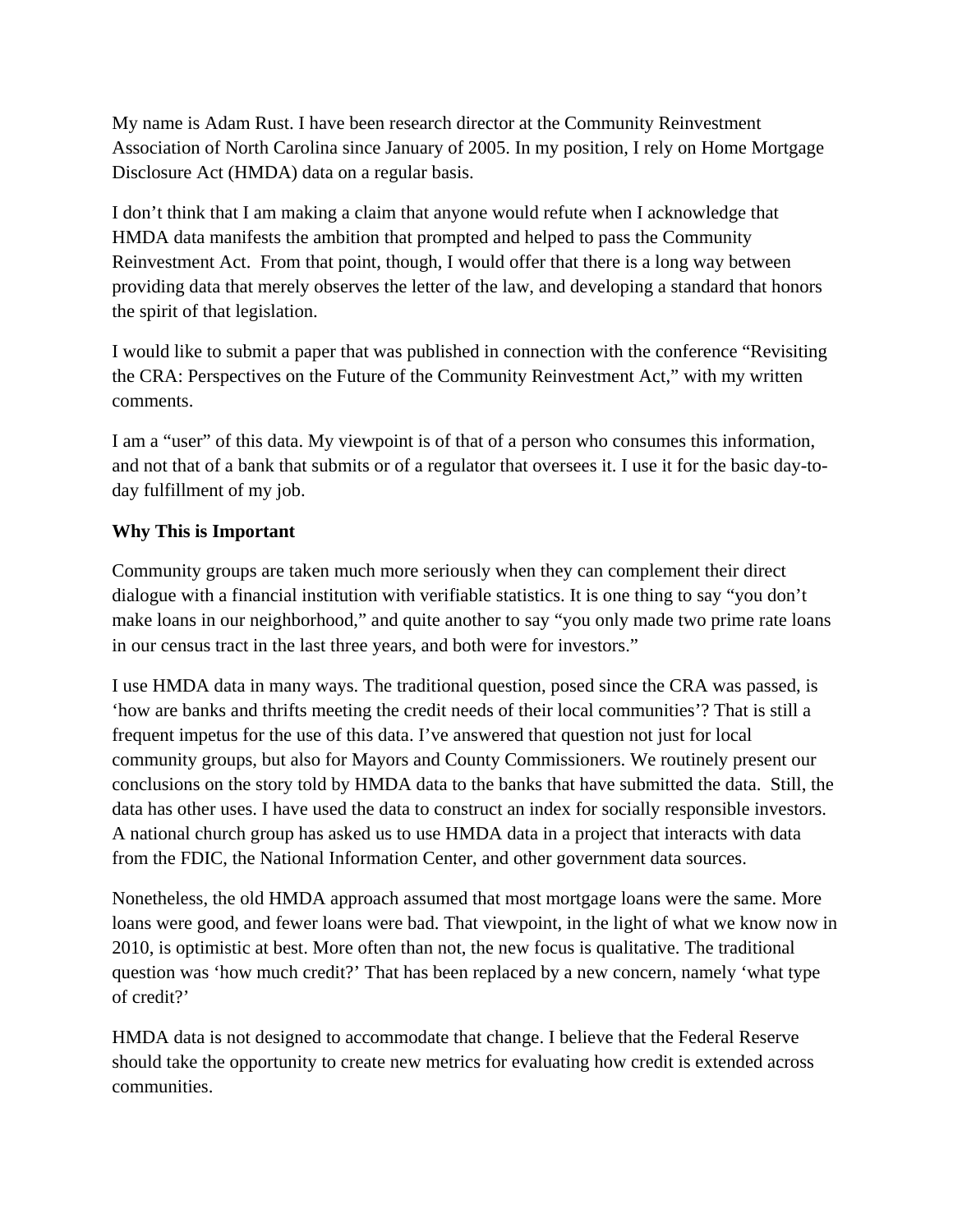## **Defining the Problem:**

The underlying problem is that a gap has developed between how loans are evaluated in the marketplace and how they are recorded in HMDA data.

Even as recently as 1991, when FIRREA gave more depth to HMDA data, there was far more homogeneity in home mortgage lending products.

- a) Not all borrowers are taking out 30-year fixed-rate prime mortgage loans. Pricing is based upon risk. There are new, exotic loan products.
- b) More people are able to get credit than before, but many are using poor quality credit.
- c) There are new gatekeepers of mortgage credit. Branches are still the place where some consumers apply for a loan, but many consumers use a mortgage broker or access an online application.

What would be very helpful would be some means of linking subsidiaries to their corporate parent. Wells Fargo, for instance, issues mortgages through more than 60 channels. It can be very hard to be sure if you are including the right LARs for

The share of home mortgage loans made with an adjustable rate of interest has flucated from as high as almost 40 percent to as 2 percent.

*Data Elements. Should the Board add, modify, or delete any data elements? For example, lenders currently are not required to report key underwriting data, such as information about the borrower's creditworthiness and loan-to-value and debt-to-income ratios. Some HMDA data users and others believe that this information would improve the usefulness of HMDA data in identifying possible discriminatory lending patterns. On the other hand, collecting this additional data would increase HMDA reporters' compliance burdens and costs and could pose risks to consumers' privacy.* 

Each year, when I request data from a certain lender, their CRA officer sends me a letter reminding me that HMDA data only tells some of the story. This is an excerpt from her 2006 letter, although every year offers a similar expression:

"As you analyze this data, please also consider that the HMDA results tell only part of the story since certain risk and other loan factors that affect pricing are not included. Because these factors tell only part of the story, since certain risk and other loan factors that affect pricing are not included…differences in pricing are based on differences in risk."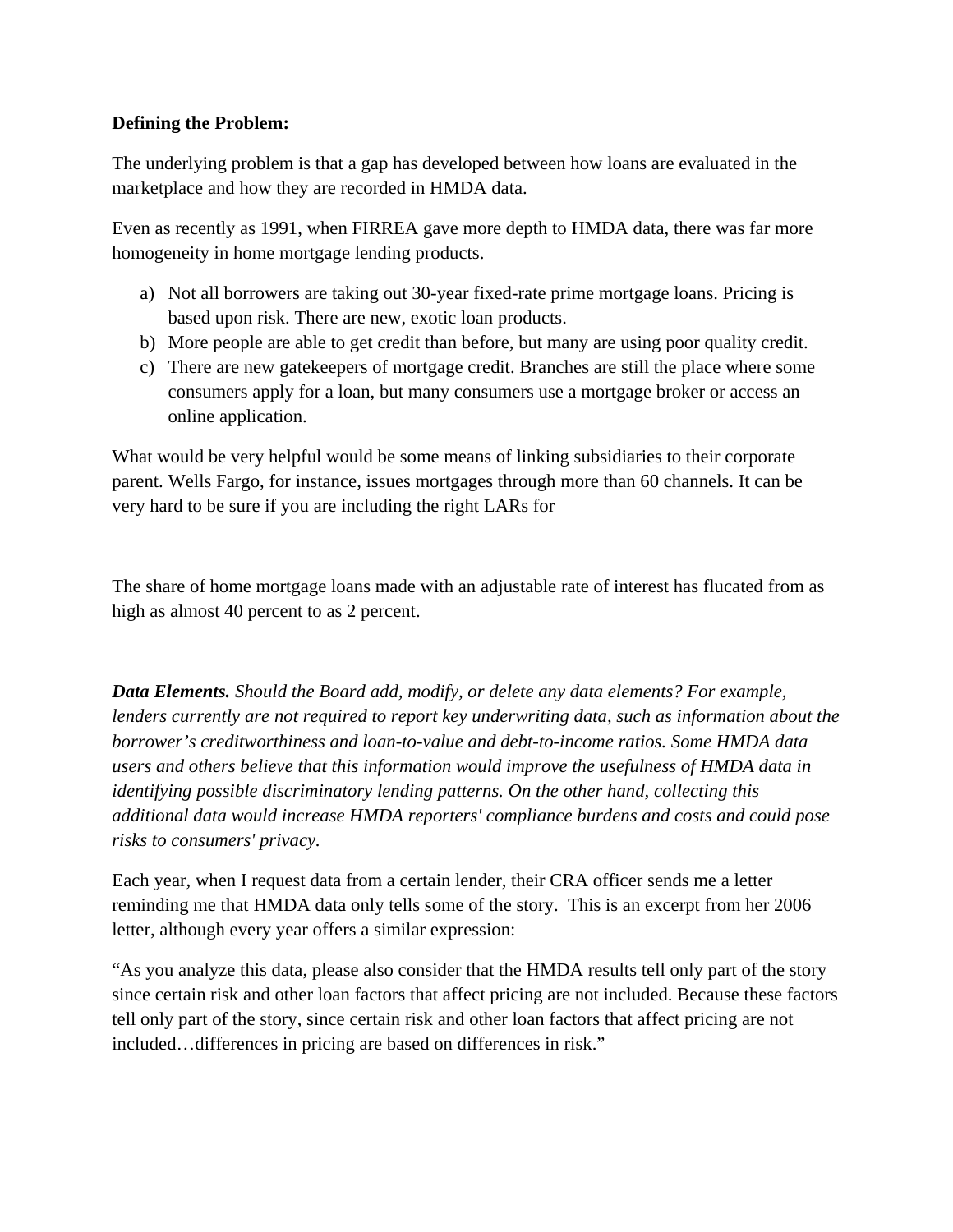This letter underscores how the absence of important data elements undermines the utility of HMDA data. It also goes to show that this feeling is held not just by consumer advocates, but also by lenders.

*Update HMDA to track with current practices in loan underwriting*: Freddie Mac says that there are three important elements to loan underwriting: credit reputation, capacity, and collateral<sup>i</sup>. Credit score encapsulates the first factor. Capacity is harder. It includes not just debt ratios such as debt-to-income and loan-to-value, but also cash reserves and loan characteristics. Collateral is expressed by a down payment, by the property use, and by property type. Freddie Mac uses these data points to determine the suitability of a loan for GSE purchase.

| <b>Credit Reputation</b>                  | <b>Capacity</b>                      | <b>Collateral</b> |
|-------------------------------------------|--------------------------------------|-------------------|
| <b>Credit score</b>                       | Debt-to-income                       | Loan-to-value     |
| Foreclosures, delinquencies               | Number of Borrowers                  | Down payment      |
| Credit accounts: type, age, limits, usage | Income Type: Self-employed, salaried | Property type     |
| <b>New credit requests</b>                | Cash reserves                        | Owner type        |

HMDA data offers no insight into the first and second elements, and only some insight into collateralization.

The solution is to include variables that matter to bankers. Mortgage loans are underwritten and evaluated for loan-to-value.

Variables should accommodate safety and soundness concerns. For the last ten years, most advocates have focused on combating subprime lending.

*Create a categorical credit score variable*: The ideal data point here achieves a compromise between the needs of users to control for credit quality and the right of consumers to have some degree of privacy.

A credit score data point should be a categorical variable with perhaps four credit bands: two for different grades of subprime credit, one for median credit, and one for prime credit. This reduces the noise of identify a consumer by a falsely exact score, and it creates a relative "cloak" of privacy for consumers.

*Expand indicators that reflect credit capacity*: Banks and thrifts extend credit according to important "ability to pay" factors. New language in the CFPA will require lenders to honor that standard. The value of new HMDA data would be enhanced if it gave users the ability to examine the extent that these lenders are hewing to that expectation. We know from research that these variables are incredibly significant. Research indicates that payment to income, also expressed as the debt coverage ratio, is the most reliable indicator of mortgage default<sup>ii iii</sup>.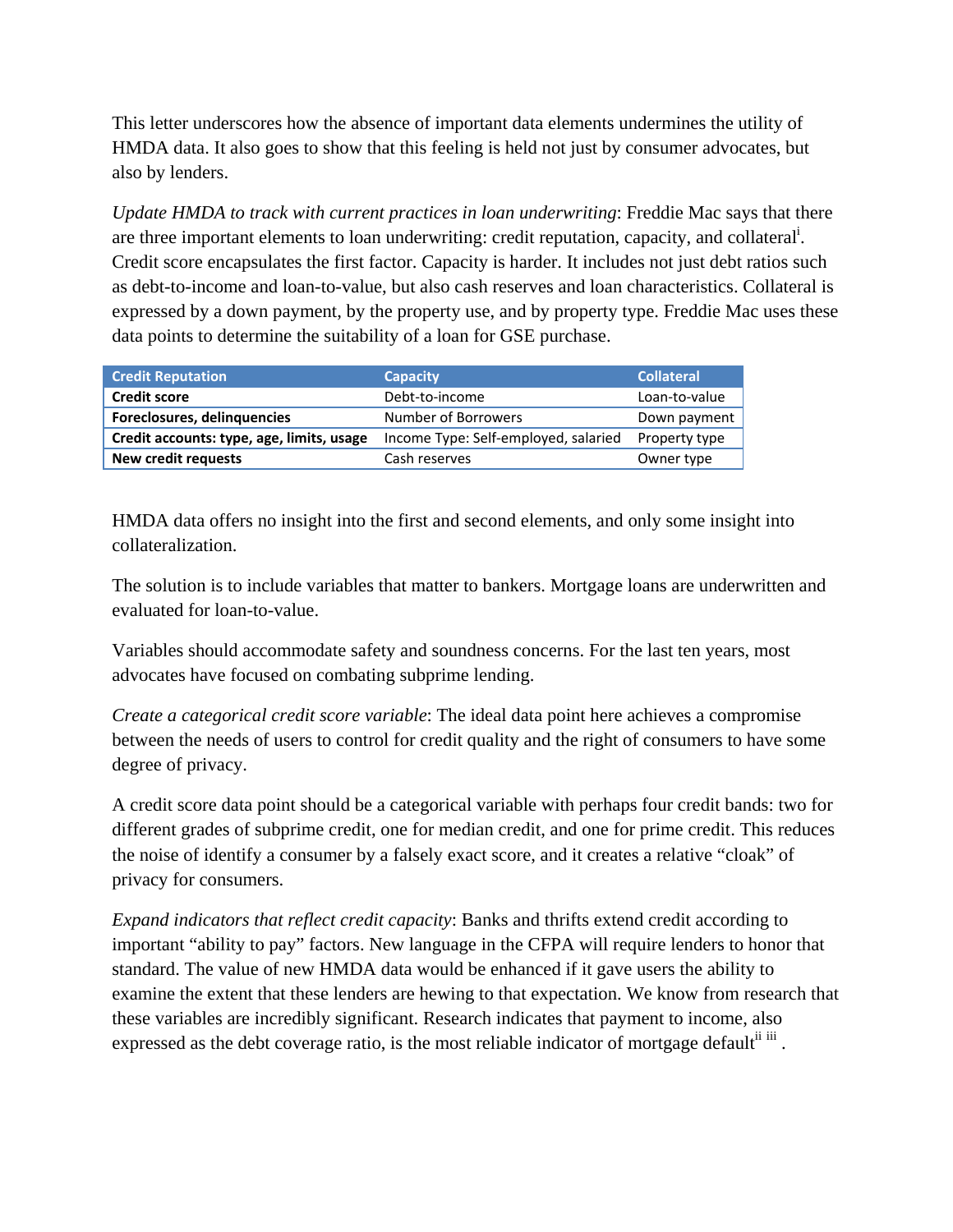Important features of loans are currently not present in HMDA data: Most of the innovations in lending were applied most widely to "subprime loans." Prime loans were more likely to have fixed-rate interest rates and to fit within standards that conformed to the requirements of GSE delivery guidances. Subprime loans were much more likely to come with prepayment penalties and balloon payments, for instance. Discerning those features is an important ability for analysts of mortgage data, because those features are associated with higher rates of foreclosure.

There are many important "features" that would add a lot of value to HMDA data. The advantage would be in identifying the quality of lending. We know that there are wide variations in the combined sum of origination fees. Many subprime refinance loans required borrowers to submit to very high fees. In some instances, borrowers were shielded from those costs because they were able to fold them into the loan balance. Either way, it is an important thing to watch.

We know that many borrowers with good credit received "subprime" mortgages. Mortgage characteristics are also relevant, and would include an adjustable-rate mortgage type<sup>iv</sup>, loan term<sup>v</sup> (longer mortgages are riskier), and the presence of a pre-payment penalty<sup>vi</sup>.

Being "under water," a term that describes a mortgage where the loan amount exceeds the value of the home it is made against, is the leading factor for predicting a default. Loan-to-value, based upon either tax value or appraised value, would narrow the gap.

*Amend loan purpose to highlight physical reinvestment in communities*: The existing "loan purpose" category should be enhanced to tell us more about the reinvestment that it supports. The CRA was designed to encourage reinvestment in communities, and the HMDA is designed to monitor those efforts. Community interests would be served by making a distinction between loans that support additional construction, and those that do not. This is an important category of mortgage financing, particularly for older and more established areas. While the creation of new investment is implicit in loans currently characterized for home rehabilitation, and refinance lending is explicitly not included, there is no distinction between home purchase loans for new construction and for existing housing. This fix would make an important comment on the availability of capital.

*Coverage. Regulation C currently requires depository institutions and non-depository for profit mortgage lenders to report HMDA data if they exceed certain size and activity thresholds. Should the Board: Require reporting by additional types of institutions, such as mortgage brokers and non lender loan purchasers? Exempt any types of institutions from reporting? Make other changes to the rules regarding which types of institutions are required to report?*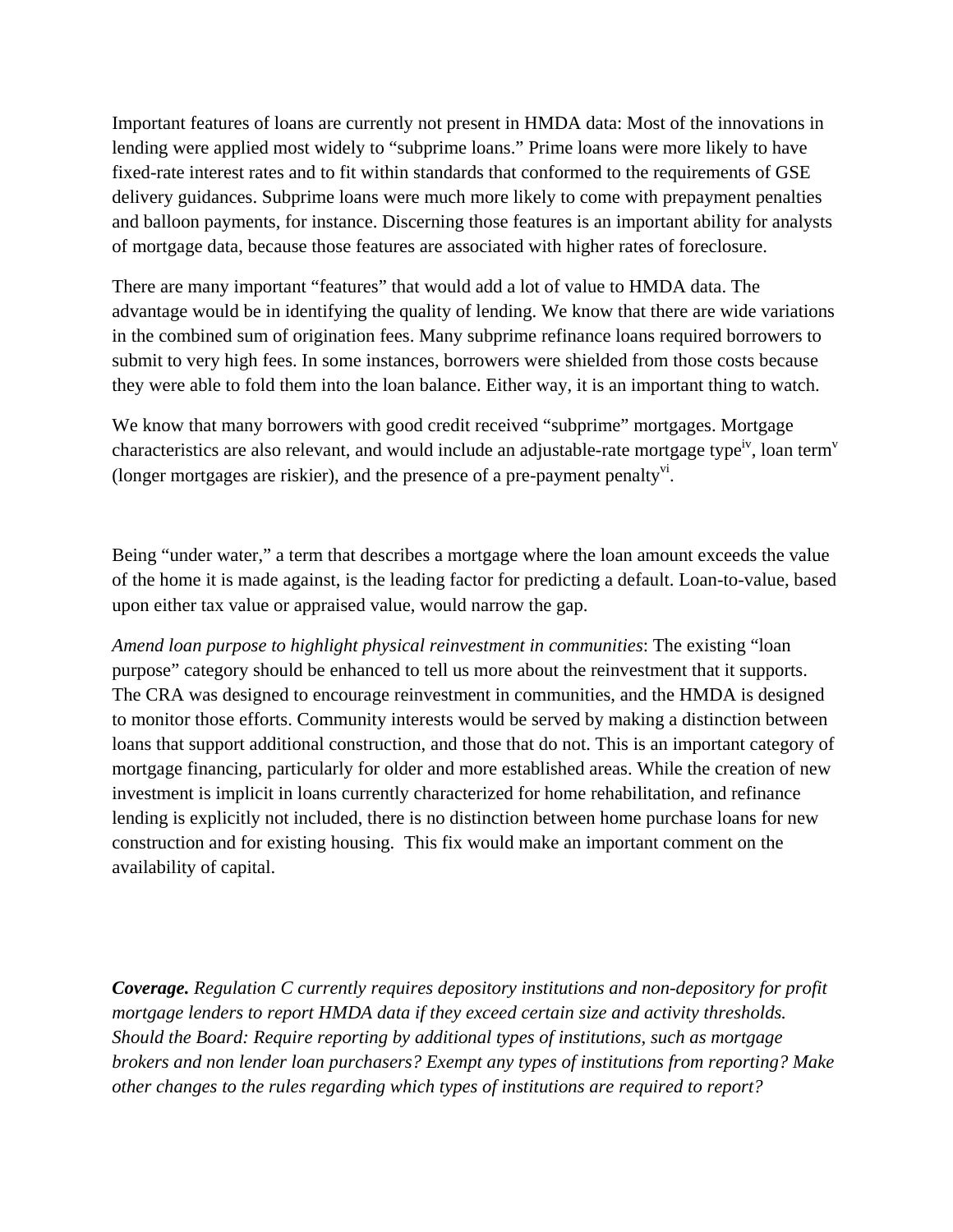- I would like it if they would identify the source of those loan channels.
- I would like to have the LAR identify the regulatory agency that has granted a charter or license to the lender.

*Scope. Should the Board require lenders to report on home-secured loans in addition to home purchase, home improvement, and refinancing loans, such as reverse mortgages or all home equity lines of credit (including those that are not used for home improvements)? Should any types of home secured loans be excluded from reporting?* 

The intent of the CRA was to give clarity to the flow of capital into neighborhoods. Part of that flow is the amount of dollars entering neighborhoods to support new construction and rehabilitation.

I expect that there will be a wide variety of ideas in this category, which should reflect the importance of this question. I believe that existing loan type categories should be tweaked, and also that new categories should be added to the loan type indicator. Specifically, data should re

Reverse mortgages deserve an explicit designation in HMDA data. Rules at the Department of Housing and Urban Development impose extensive requirements for consumers that want to get a reverse mortgage, because there is a widespread snese that these loans should be used only when consumers are aware of their risks. A home is often the largest asset held by low-andmoderate income households. The designation should be included in the loan type field.

The Federal Reserve should also add clarity to the nature of mortgages and loans made on manufactured homes. Many manufactured homes are purchased as personal property, while others are purchased as real property. The distinction is significant. It influences the terms of the loan and it implies a different set of consumer protections. States have different definitions of how manufactured housing is classified. HMDA should make it clear if the home is real property or personal property.

*Compliance and technical Issues. What are the most common compliance issues institutions face under HMDA and Regulation C? Are there provisions of Regulation C where clarification would be useful to HMDA reporters? Are there technical issues that should be resolved?*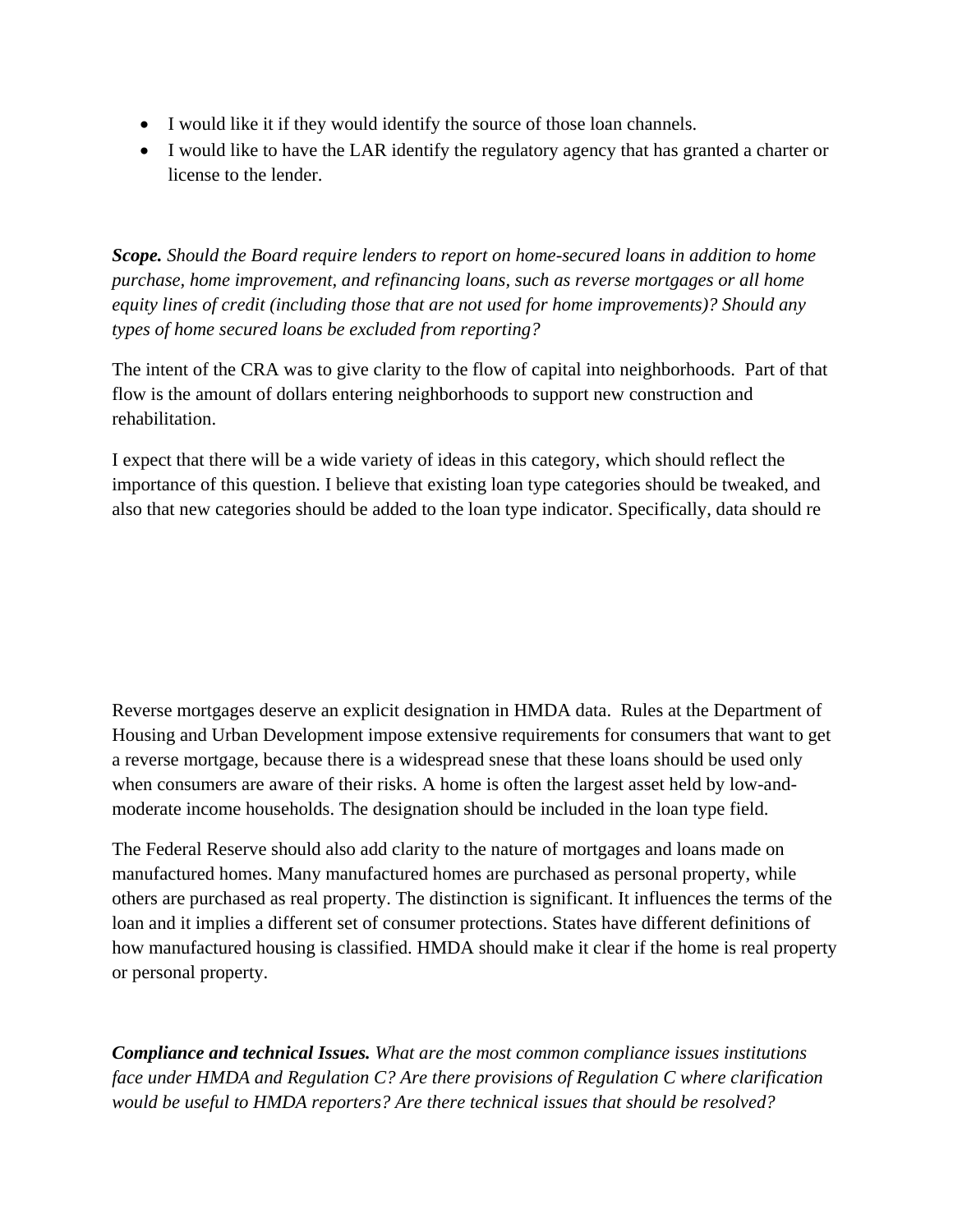Not relevant to my experience.

## *Other issues. What emerging issues in the mortgage market are likely to affect the usefulness and accuracy of HMDA data? What other changes to Regulation C should the Board consider?*

The CRA original intent focused on encouraging banks and thrifts to make loans in low-income neighborhoods. The GSEs and FHA have implemented new policies that could have the unintended consequence of adding to the disinvestment in low-income neighborhoods. The Loan Level Pricing Adjustment (LLPA) and the Adverse Markets Delivery Charge (ADMC) add costs for lenders seeking to resell loans. Inevitably, these costs will be passed on to consumers. The LLPA and the ADMC trigger additional origination fees for loans with low credit scores, high debt-to-incomes, and high loan-to-value measures. These are all factors that will impact the availabilyt of credit. This is a policy that could undermine opportunity for families in poor areas. In short, it is a classic CRA issue. HMDA data, as currently constructed, is almost useless for this task. Only three of the 13 factors in the LLPA are found within HMDA. The implicit assumption behind the LLPA is that these additional factors are likely to increase risk. These are safety and soundness factors. The policy governs loans delivered to the agencies. However, it is hard to imagine that the new policies will not carry over into origination fees paid by retail consumers. The consequence of this new dynamic will certainly fall heavily on low and moderate income constituencies.

| <b>Indicator</b>              | In HMDA?  | In LLPA?   | <b>Basis Points</b> | Factor                                |
|-------------------------------|-----------|------------|---------------------|---------------------------------------|
| <b>ARM</b>                    | <b>No</b> | Yes        | Up to 25            | <b>LTV</b>                            |
| <b>Balloon Mortgage</b>       | No        | <b>Yes</b> | 12.5                | <b>LTV</b>                            |
| <b>Investment Property</b>    | Yes       | Yes        | 175 to 375          | LTV, Balloon                          |
| <b>Multiple Unit Property</b> | Yes       | <b>Yes</b> | Up to 100           | <b>LTV</b>                            |
| Manufactured Home             | Yes       | Yes.       | 50                  | <b>LTV</b>                            |
| 40 Year Term                  | No.       | <b>Yes</b> | 125                 | <b>LTV</b>                            |
| Interest-Only                 | <b>No</b> | Yes        | 25 to 100           | LTV, Balloon                          |
| Condominium or Co-Operative   | No        | <b>Yes</b> | Up to $75$          | LTV, Term, Balloon                    |
| Cash-Out Refinance            | No.       | Yes        | 0 to 300            | <b>Credit Score</b>                   |
| High Balance (LTV)            | No        | Yes        | 75                  | ARM, Cash-Out Refi                    |
| Credit Score                  | <b>No</b> | Yes        | <b>Up to 300</b>    | <b>LTV</b>                            |
| Subordinate Financing         | Yes       | Yes        | 25 to 75            | Credit Score, I/O, LTV, CLTV          |
| My Community Mortgage         | <b>No</b> | Yes        | 75 to 125           | Subordinate Financing, I/O, Term, ARM |

In some cities, there is almost no lending for new construction or for home rehabilitation loans. More than 64 percent of home rehab loans were denied in Detroit in 2008, for instance.

The reforms that are needed for HMDA data would answer the concerns of someone trying to model the impact of the LLPA and the AMDC.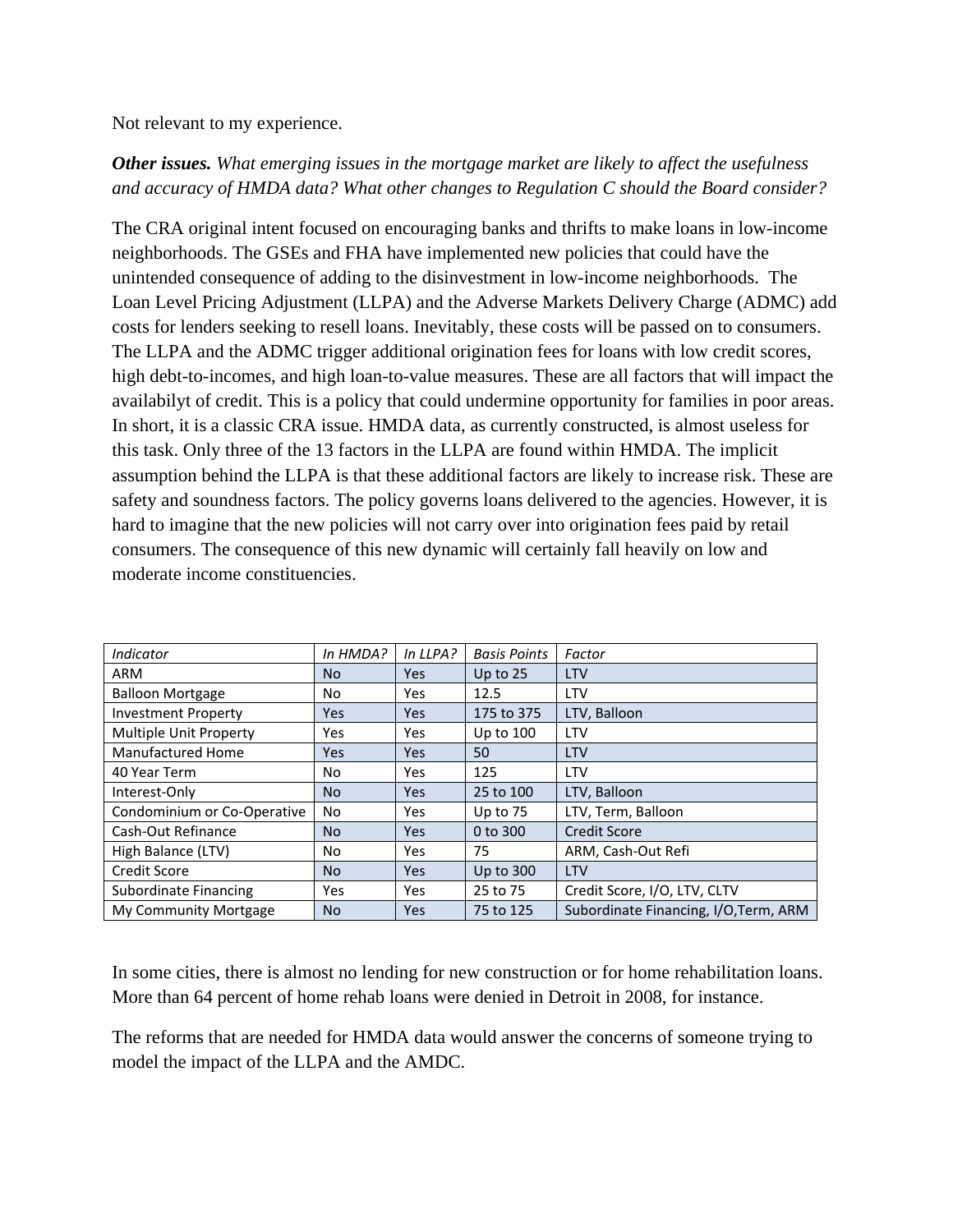*Solution:* These factors could be expressed through discrete indicators. An alternative would be to report the summary of LLPA fees on all purchased loans delivered to the GSEs.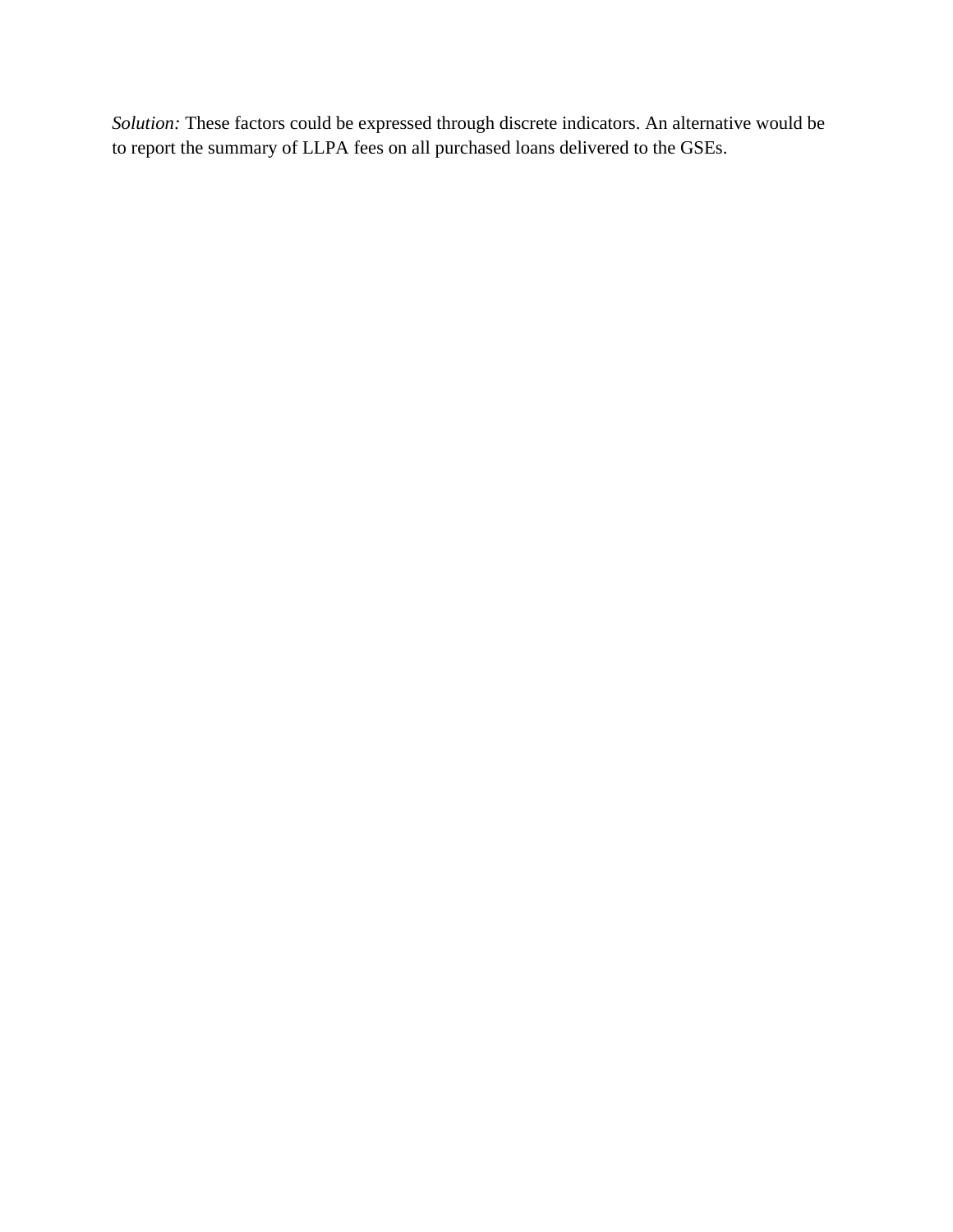

Table 1: Share of Adjustable-Rate Mortgages, 1995-2010

John Krainer (2010) Mortgage Choice and the Pricing of Fixed-Rate and Adjustable-Rate Mortgages." FRBSF Economic Letter.